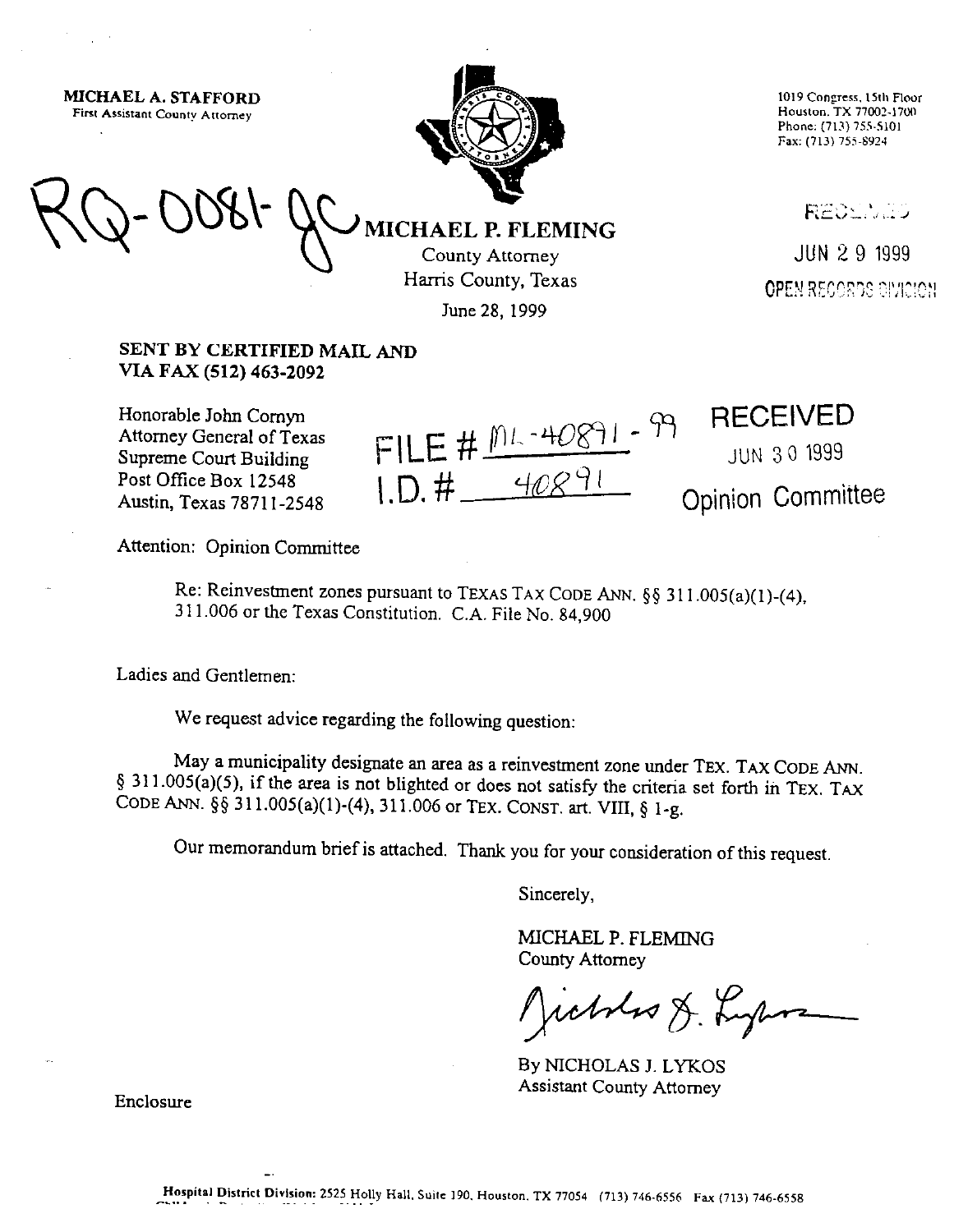#### MEMORANDUM BRIEF

## 1: **OUESTION PRESENTED**

Whether a municipality may designate an area as a reinvestment zone under TEX. TAX CODE ANN.  $\S 311.005(a)(5)$ , if the area is not blighted or does not satisfy the criteria set forth in TEX. TAX CODE ANN.  $\S$ § 311.005(a)(1)-(4), 311.006 or TEX. CONST. art. VIII, § 1-g.

#### II.

### **DISCUSSION**

In 1981 the voters amended the Texas Constitution and permitted the legislature to enact laws authorizing certain taxing jurisdictions to grant tax relief on property located in reinvestment zones for the purpose of encouraging development or redevelopment and improvement of the property. TEX. CONST. art. VIII, § 1-g(b) states, in relevant part, as follows:

(h) The legislature by general law may authorize an incorporated city or town to issue bonds or notes to fmance the development or redevelopment of an *unproductive, underdeveloped, or blighted area within the city or town* and to pledge for repayment of those bonds or notes increases in ad valorem tax revenues imposed on properry in the area by the city or town and other political subdivisions. [Emphasis added.]

The constitutionality of the Tax Increment Financing Act of 1981 (the "Act"), codified as chapter 3 11 in the TEXAS **TAX** CODE, was upheld by the Texas Supreme Court *in City o/El Paso v. El Paso Community College District, 729 S.W.2d 296 (Tex. 1987). In discussing the purpose* of the Act, the court commented, "Tax increment financing is designed to aid cities and towns in *financing public improvements in blighted or underdeveloped areas."* The improvements to the zone are ordinarily linanced by revenue bonds or notes and repaid by annual contributions of the tax increment, the amount of property taxes levied by the taxing unit on the captured appraised value of real property located in the zone.

TEX. TAX CODE ANN. § 311.005(a) (Vernon 1992) sets forth various criteria for a reinvestment zone ("TIRZ") and states as follows:

(a) To be designated as a reinvestment zone, an area *must*:

(1) *substantially arrest or impair the sound growth of the municipality* creating the zone, retard the provision of housing accommodations, or constitute an economic *or* social liability and be a menace to the public health, safety, morals, or welfare in its present condition and use *because of the presence of*:

(A) a substantial number of substandard, slum, deteriorated, or deteriorating structures;

(B) the predominance of defective or inadequate sidewalk or street layout;

(C) faulty lot layout in relation to size, adequacy, accessibility, or usefulness;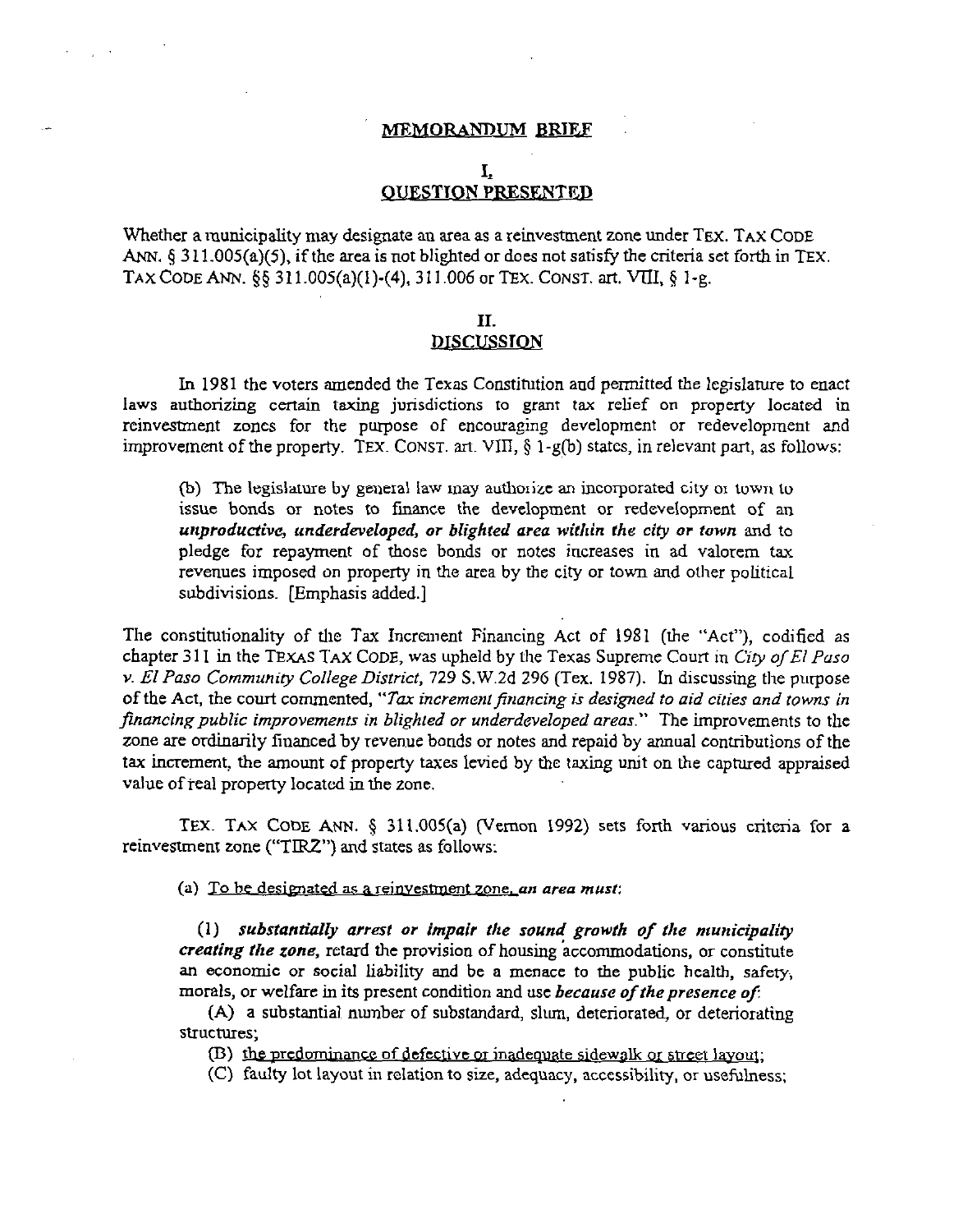(D) unsanitary or unsafe conditions;

 $\sigma_{\rm{eff}}=1.00$  km  $^{-1}$ 

 $(E)$  the deterioration of site or other improvements;

(F) tax or special assessment delinquency exceeding the fair value of the land;

(G) defective or unusual conditions of title; or

(HI) conditions that endanger life or property by fire or other cause;

(2) be predominantly open and, because of obsolete platting, deterioration of structures or site improvements, or other factors, substantially impair or arrest the sound gowth of the municipality; or

(3) be in a federally assisted new community located in the municipality or in an area immediately adjacent to a federally assisted new community;

(4) Deleted by Acts 1989, 71<sup>st</sup> Leg., ch. 1106, § 27; or

(5) be an area described in a petition requesting that the arca be designated as a reinvestment zone, if the petition is submitted to the goveming body of the municipality by the owners of property constituting at least 50 percent of the appraised value of the property in the area according to the most recent certified appraisal roll for the county in which the area is located. [Emphasis added.]

The Texas Code Construction Act defines the word "must" used in \$3 11.005(a) in TEX. GOV'T CODE ANN. 5311.016(3) (Vernon 1998). The word "must" creutes or recognizes a condition precedent. In order for a TIRZ to be created, the area must meet one or more of the conditions in  $\S311.005(a)(1)$ , (a)(2), (a)(3) or (a)(5).

Furthermore, Section 311.006 of the Act sets forth restrictions on the composition of the TRZ and states as follows:

(a) A municipality may not create a reinvestment zone if:

- (1) *more than 10 percent of the property in the proposed zone, excluding property that is publicly owned, is used for residential purposes; or*
- (2) the total appraised value of taxable real property in the proposed zone and in existing reinvestment zones exceeds 15 percent of the total appraised value of taxable real property in the municipality and in the industrial **districts created** by the municipality.
- (b) A municipality may not change the boundaries of an existing reinvestment zone to include property more than 10 percent of which, excluding property dedicated to public use, is used for residential purposes or to include more than 15 percent of the total appraised value of taxable real property in the municipality and in the industrial districts created by the municipality.
- (c) A municipality may not create a reinvestment zone or change the boundaries of an existing reinvestment zone if the proposed zone or proposed boundaries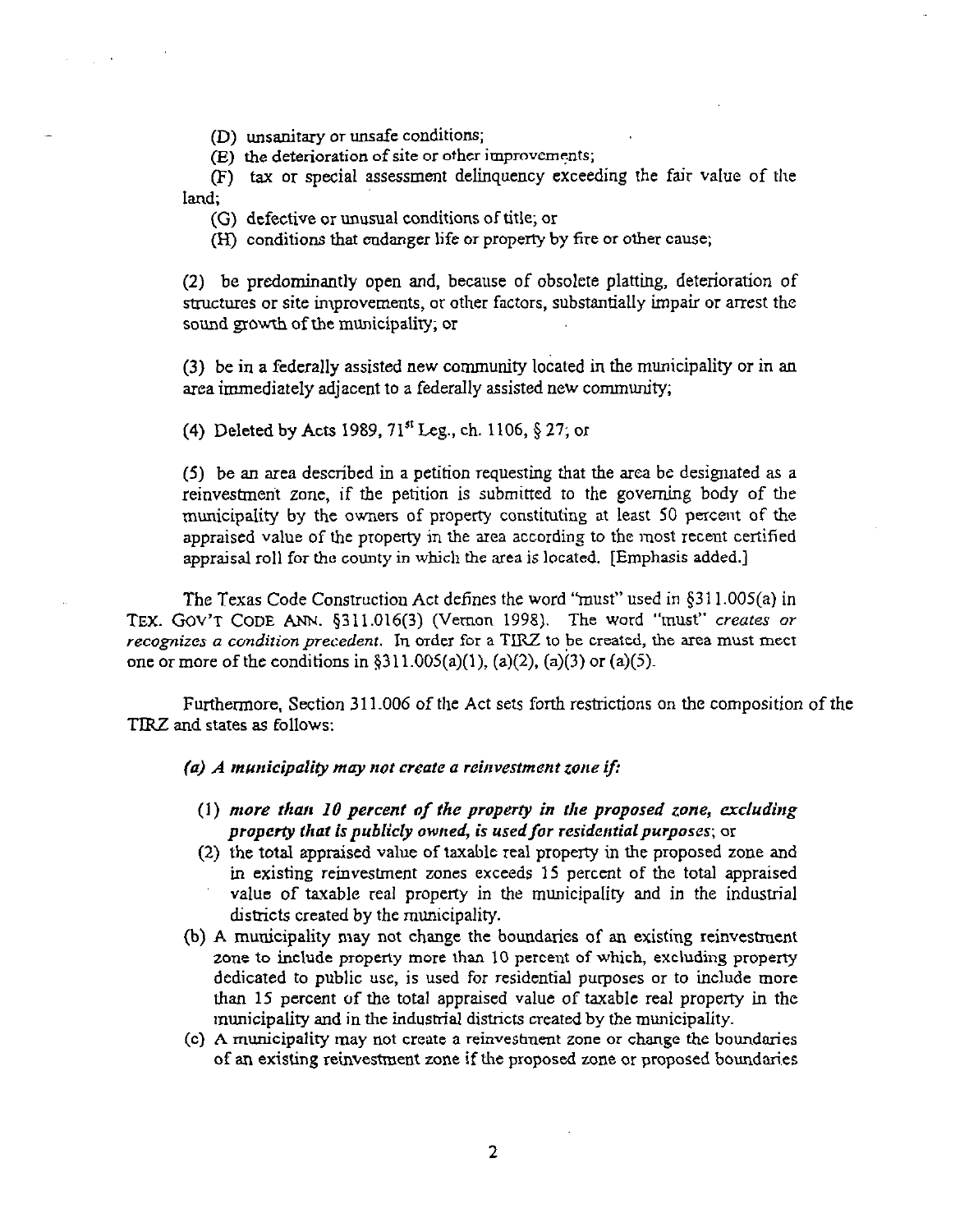of the zone contain more than 15 percent of the total appraised value of real property taxable by a county or school district.

- $(d)$  For purposes of this section, property is used for residential purposes if it is occupied by a house having fewer than five living units, and the appraised value is determined according to the most recent appraisal rolls of the municipality.
- *(e) Subsection (a)(l) does not apply to a reinvestment zone designated under Section 3llJOS(a)(S).* [Emphasis added.]

However, as  $\S 311.006(e)$  clearly states, the  $\S 311.006(a)(1)$  residential restriction does not apply if the TIRZ is a petition zone. The purpose is to allow residents to petition a municipality to have their *blighted neighborhoods* designated a TIRZ. Furthermore, this section does not except the criteria set forth in  $\S 311.005(a)$  of the Act.

Although the Texas Tax Code does not define "blighted", the Legislature has defined it in other similar statutes and made specific findings. The Texas Urban Renewal Law, codified as TEX. LOC. GOV'T CODE ANN. § 374.001 et seq. (Vernon 1999), defines "blighted area" in § **374.003(3).** 

**(3)** "Blighted area" means on *area that is not a slum area, bnf* that, *because of*  deteriorating buildings, structures, or other improvements; defective or *inadequate streets, street layout, or accessibility; unsanitary conditions; or* other hazardous conditions, adversely *affecfs the public health, safety,*  morals, or welfare of the municipality and its residents, substantially retards *the provision of a sound and healthful housing environment, or results in*  an economic or social liability to the municipality. The term includes an area certified as a disaster area as provided by Section 374.903. [Emphasis added.]

**Furthermore,** in TEx. LOC. GOV'T CODE ANN. \$ 374.002, the Legislature made the following findings relative to "slum and blighted areas":

- (a) The legislature finds that slum and blighted areas exist in municipalities in this state and that those areas:
	- (1) arc a serious and growing menace that is injurious and inimical to the public health, safety, morals, and welfare of the residents of this state;
	- (2) contribute substantially and increasingly to the spread of disease and crime, requiring excessive and disproportionate expenditures of public funds for the preservation of the public health and safety, and for crime prevention, correctional facilities. prosecution and punishment, treatment of juvenile delinquency, and the maintenance of adequate police, fire, and accident protection and other public services and facilities; and
	- (3) constitute an economic and social liability, substantially impair the sound growth of affected municipalities, and retard the provision of housing accommodations.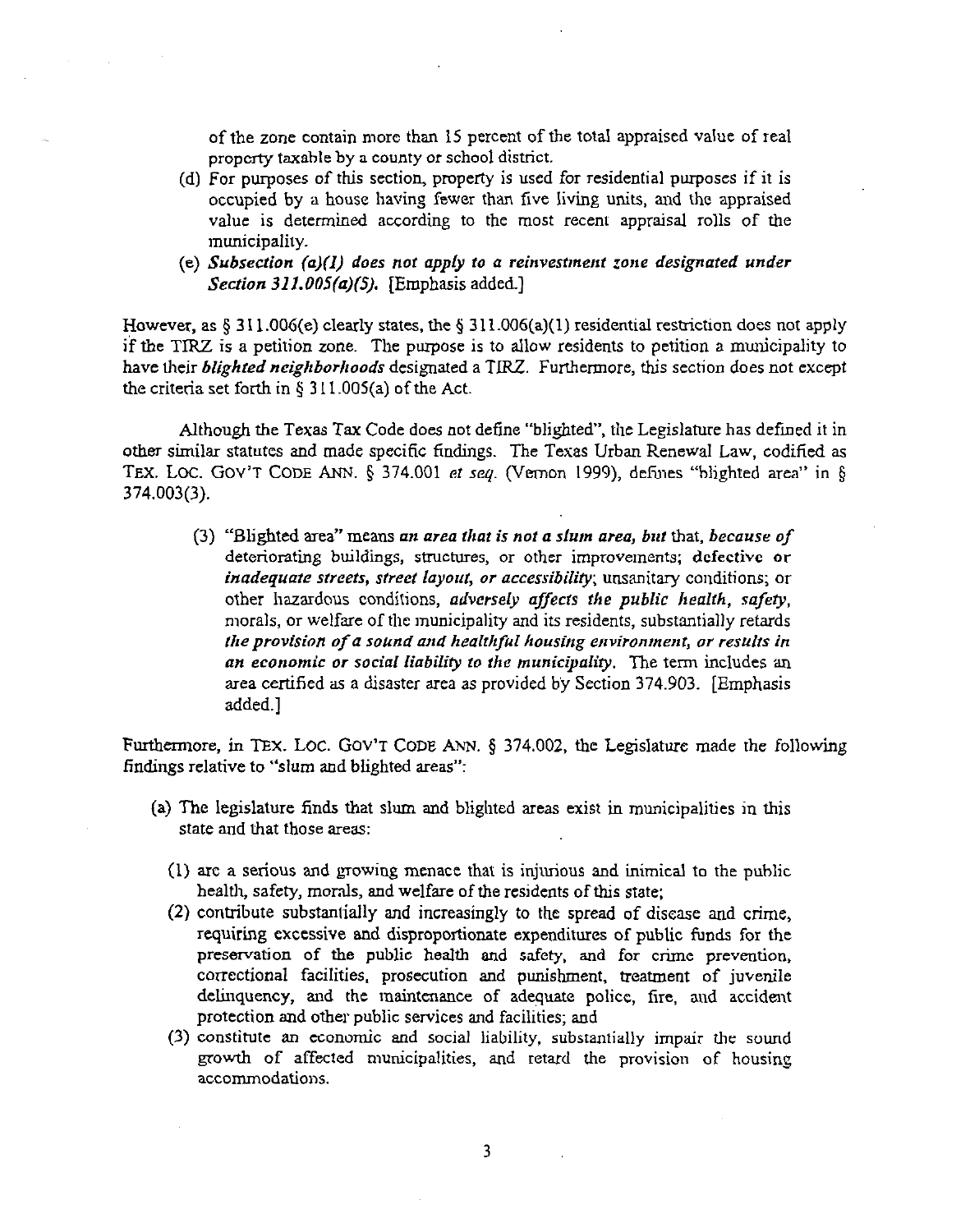- *(b) For these reasons, prevention and elimination of slum and blighted areas are matters of state policy and concern that may be best addressed by the combined action of private enterprise, municipal regulation, and other public action through approved urban renewal plans. The legislature further finds that the repair and rehabiiitafion of buildings and other improvements in. affected areas, public acquisition of teal property, demolition of buildings and other*  improvements as necessary to eliminate slum or blight conditions or to prevent *the spread of those conditions, the disposition of property acquired in affected areas and incidental IO the purposes stated by this subsection, and other public assistance to eliminate those conditions are public purposes for which public money may be spent and fhepower of eminent domain exercised.*
- (c) It is the intent of the legislature that private enterprise be encouraged to participate in accomplishing the objectives of urban renewal to the extent of its capacity and with governmental assistance as provided by this chapter. [Emphasis added.]

In addition, the Texas Department of Housing and Community Affairs chapter in the Texas Government Code defines "economically depressed,or blighted area". TEX. GOV'T CODE ANN.  $$2306.004(6)$  (Vernon Supp. 1999).

(6) *Economically depressed or blighted area means an area:* 

(A) that is a qualified census tract as defined by Section  $143(i)$ , Internal Revenue Code of 1986 (26 U.S.C. Section 143(j)) or has been determined by the housing finance division to be an area of chronic economic distress under Section 143, Internal Revenue Code of 1986 (26 U.S.C. Section 143);

(B) established in a municipality that has a substantial number of substandard, slum, deteriorated, or deteriorating structures and that suffers from a high relative rate of unemployment; or

*(C) that has been designated as* **Q** *reinvestment zone under Chapter 311, Ter*  Code. [emphasis added]

Therefore, it appears that the legislature intended to ratify or approve any reinvestment zone designated by a municipality under the Act as an economically depressed or blighted area.

Statutes authorizing the creation of a TIRZ, while a recent phenomenon in Texas, trace their origins to statutes of the 1930s and 1940s which authorized urban redevelopment and slum clearance. While the original purpose of these statutes was to eliminate slums and blighted areas and to provide housing for the urban poor, the courts have demonstrated a willingness to uphold redevelopment statutes against constitutional attack. The inadequacy of streets running through a proposed redevelopment area is considered a factor in determining that an area is "blighted". *In Redevelopment Agency of* San *Francisco* v. *Hayes.* 266 P.2d 105 (Cal. Dist. Ct. App.), cert. *denied,* 348 U.S. 897, 75 S. Ct. 214 (1954) the court upheld the determination of the community development agency and noted there was wasteful street design, unsuited and unadapted to the topography of the area, and that streets of usable grade were connected wjth streets too steep in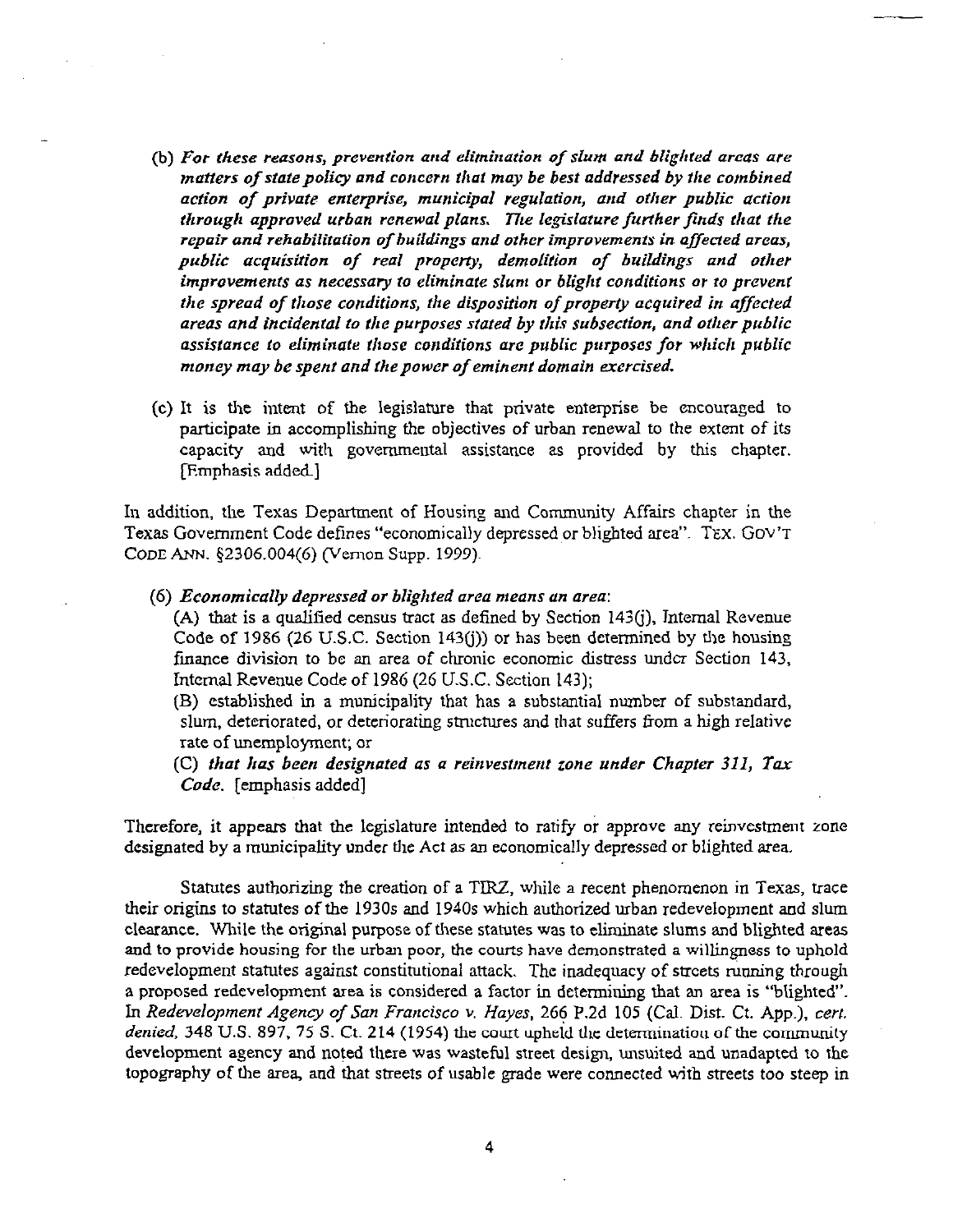grade. However, in Bristol Redevelopment & Housing Authority v. Denton, 93 S.E.2d 288 (1956), the court held that the redevelopment authority improperly classified a proposed redevelopment area as blighted noting that while a few residences were dilapidated, it is the condition of the area as a whole and not that of isolated structures that is controlling. In Housing *Authority of City of Dallas Y. Higginborham,* 143 S.W.2d 79 (Tex. 1940), the court considered whether slum clearance and low rent housing are public uses to invoke the power of eminent domain. While the court held that the power of eminent domain to provide housing projects served a public purpose, the question of what is "public use" is a question of law aud not a question of fact. *The court,* quoting *Dallas Cotron Mills v. Industrial Corp., 29G* SW. 503,(Tex.Com.App. 1927) stated, "Mere fiat, whether pronounced by the Legislature or by a subordinate agency, does not make that a public use which is not such in fact, and the question (always present) as to the true nature of the use is one of law." See *also Tenngasco Gas Gathering Co. v. Fischer,* 653 S.W.2d 469, 475 (Tex. App.-Corpus Christi 1983, writ re/'d  $n.r.e.$ )

Recently, the Texas Supreme Court considering an unrelated issue under the Texas Tax Code, in *Fleming Foods of Texas, Inc. v. Rylander, et al., No.* 97-1044 (Tex. June 10, 1999) reiterated, 'It is a cardinal rule of statutory construction that we are to give effect to the intent of the Legislature." See *Mitchell Energy Corp. v. Ashworth, 943* S.W.2d 436, 438 (Tex. 1997). The court stated,

We must be able to accept and to rely upon the words written by the Legislature if they are clear and unambiguous, their meaning is plain when the code in which they appear is read in its entirety, and they do not lead to absurd results.

Furthermore, TEX. GOV'T CODE ANN. §§ 311.021(3)(5) (Vernon 1998) states in relevant part as follows: "In enacting a statute, it is presumed that: (3) a just and reasonable result is intended; (5) public interest is favored over any private interest."

The Act provides a mechanism for municipalities to obtain funding Tom other taxing jurisdictions for infrastructure improvements within a reinvestment zone. However, unlike the Texas Urban Renewal Law, the Act does not require a public vote of the people in order to establish a reinvestment zone under chapter 311 of the Texas Tax Code. Although a definition of "blighted area" is conspicuously absent from this chapter, TEX. GOV'T CODE ANN. g 3 11.011 (a) states, "Words and phrases shall be read in context and construed according to the rules of grammar and common usage," Although it appears that the legislature intended to grant a municipality broad discretion in making that determination based upon the criteria set forth in TEX. GOV'T CODE ANN. § 2306.004(6)(C) (Vernon Supp. 1999), the genesis of chapter 311 of *the Texas Tax Code is TEX. CONST. art. VIII, § 1-g(b), the development or redevelopment of an* unproductive, underdeveloped, or blighted area within the city or town. Therefore, it appears that the legislature did not intend to abrogate the criteria for designation of a zone under TEX. TAX CODE ANN. § 311.005(a)(5) as that construction of the statute would be contrary to the Texas Constitution.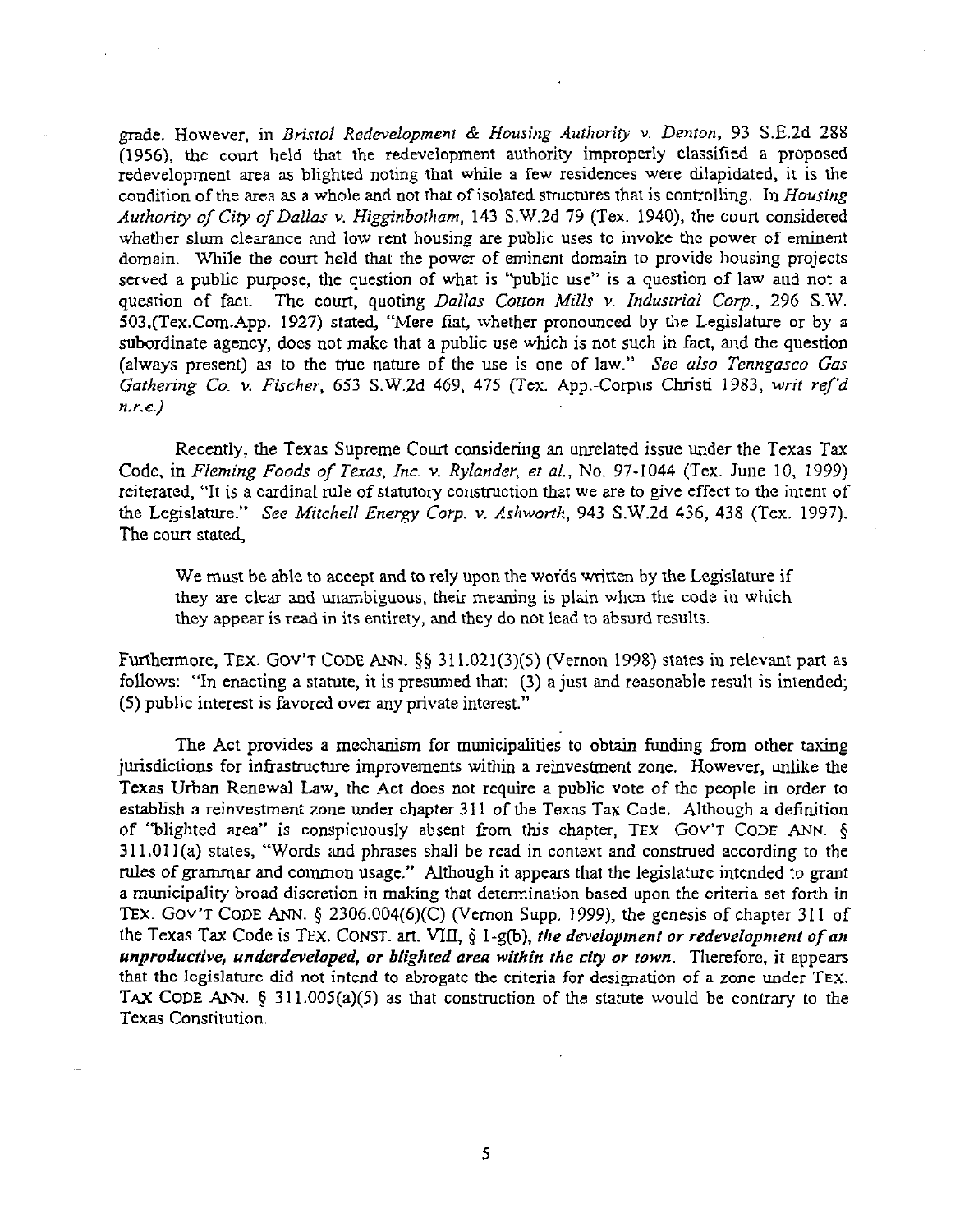# COMMITTEE ON FINANCIAL INSTITUTIONS

TEXAS HOUSE OF REPRESENTATIVES P.O. Box 2910 · AUSTIN, TEXAS 78768-2910

| <b>Burt Solomons</b><br>Vice Chairman<br>Mary Denny<br>Harryette Ehrhardt<br>Gary Elkins<br><b>Kent Grusendorf</b><br>Kenny Marchant     | <b>RECEIVED</b><br>SEP 10 1999 | Kip Averitt<br>Chairman | <b>RECEIVED</b><br><b>SEP 10</b><br>1999<br>OPEN RECORDS DIVISION | Bryan McMath<br>Chief Clerk<br>Michelle Bullock<br>Committee Clerk<br>Room E2.104<br>512-463-0778<br>Fax: 512-478-5830 |
|------------------------------------------------------------------------------------------------------------------------------------------|--------------------------------|-------------------------|-------------------------------------------------------------------|------------------------------------------------------------------------------------------------------------------------|
| <b>Jim Pitts</b><br><b>Juan Solis</b>                                                                                                    | <b>Opinion Committee</b>       | FILE#RG-DOGI-JC         |                                                                   | ≁                                                                                                                      |
| September 9, 1999                                                                                                                        |                                | $1.D.$ #                |                                                                   |                                                                                                                        |
| Honorable John Cornyn<br>Attorney General of Texas<br><b>Supreme Court Building</b><br>Post Office Box 12548<br>Austin, Texas 78711-2548 |                                |                         |                                                                   |                                                                                                                        |

Attention: Opinion Committee

Re: Tax Increment Reinvestment Zones created under Tex. Tax Code Ann. \$3 11.005 and Tex. Const. art. VIII,  $\S1$ -g, Tex. Gov't Code  $\S403.302(d)$ , (e) and Tex. Const. art. VII,  $\S1$ 

Ladies and Gentlemen:

The House Committee on Financial Institutions formally requests an advisory opinion by the Office of the Attorney General on the following three matters:

- 1. May a municipality lawfully designate an area as a reinvestment zone under Tex. Tax Code Ann. \$3 11.005, ifthat area is not in fact "unproductive, underdeveloped, or blighted," within the meaning of Tex. Const. art. VIII, \$1-g? See City of El Paso v. El Paso Community College District, 729 S.W.2d 296 (Tex. 1987).
- 2. Can the meaning of the terms "unproductive, underdeveloped, or blighted" in Tex. Const. art. VIII, 5 1 -g fairly be construed to apply to a commercial area that already has a substantial appraised value, has experienced and continues to experience substantial continued commercial development, and that is not "blighted," within the meaning attributed to that term under relevant Texas statutes - simply because a municipality contemplates that greater future development would occur in that area if a tax increment reinvestment zone were created than if it were not created?
- 3. Are the provisions of Tex. Gov't Code §403.302(d),(e) which provide that the taxable value of property within a school district for purposes of calculating benefits due the district under existing state school finance formulas shall not include the appraised value of property **Within**  a reinvestment zone existing on September I, 1999, apparently even if a school district